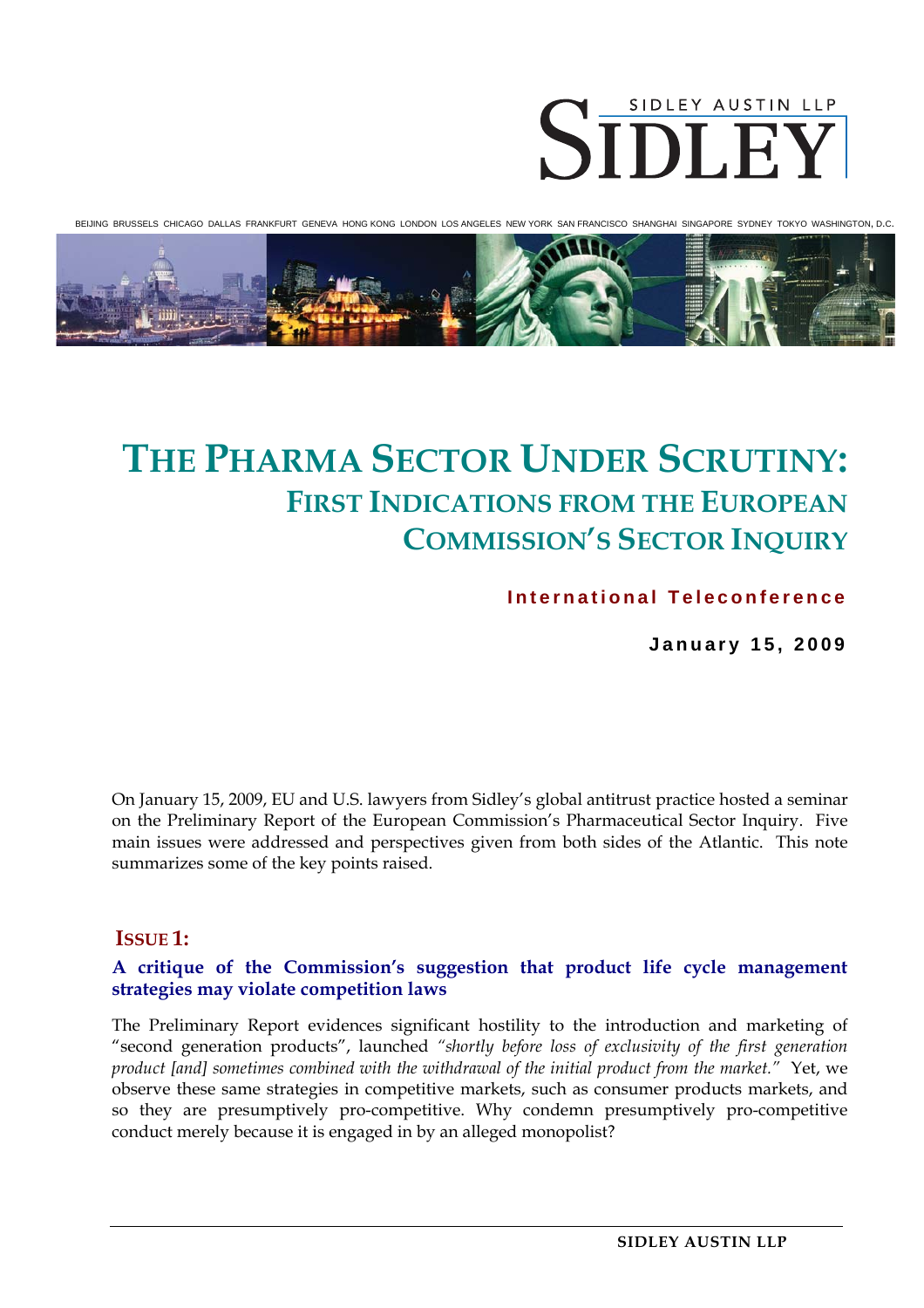Three U.S. decisions address the antitrust issues raised by such life cycle management strategies:

*Berkey Photo v. Eastman Kodak***.** The court (a) stated that *"any firm, even a monopolist, may generally bring its products to market whenever and however it chooses,"* (b) said that markets, not courts, should decide the relative merits of two products, but (c) suggested in *dicta* that a monopolist might be obligated to keep an old product on the market to avoid the charge that it had "compelled" customers to buy the new product.

*Walgreens v. AstraZeneca.* If the first generation pharmaceutical remains on the market, the introduction of a second generation product is not actionable because it does not eliminate consumer choice. Allegations that the second product is "no better" than the first or that the second product was heavily promoted do not change the result.

*Abbott v. Teva.* The introduction of a virtually identical second generation drug product, accompanied by the withdrawal of the earlier product to eliminate generic substitution, could give rise to a monopolization claim because the strategy restricted consumer choice.

The cases speak about the competitive effect of introducing new products, but the real question is: When does a monopolist have an obligation to keep an old product on the market? Regarding interoperable products, the law says that a monopolist may upgrade its product, even modestly, despite its effects on interoperable products, unless it (a) knows the new product is no better and (b) developed it solely to stifle competition. Thus, U.S. law suggests the following analyses, some of which conflict with the Commission's apparent generalized hostility toward life cycle management strategies:

- 1. Obtaining secondary patents, introducing new products, and promoting them are all inherently pro-competitive activities that should not give rise to liability.
- 2. The relative merits of first and second generation products should be determined by the market, not by the courts.
- 3. While the Commission should focus on the effects of product withdrawals, not introductions, there are many valid reasons to withdraw old products, such as avoiding consumer confusion, capturing cost savings, simplifying product lines, or building a brand.
- 4. Unless a product withdrawal blocks generic entry, there is no reason to condemn it. Further, in that case, the solution should be to tweak the regulatory scheme, not to impose antitrust liability on inherently pro-competitive conduct.

# **ISSUES 2 AND 3:**

**Does the Commission's Preliminary Report represent a divergence from U.S. law regarding so-called "pay-to-delay" patent settlement agreements between originator and generic pharmaceutical companies? Can U.S. law on that subject appropriately provide guidance to the Commission in light of different regulatory regimes governing generic entry?** 

The Commission's Preliminary Report presents myriad information in relation to patent settlement agreements among originator and generic pharmaceutical companies. Although the Commission draws no conclusions, the information it selects, and the language it uses, give strong hints as to the stance the Commission will adopt in its spring 2009 Final Report. Notwithstanding the multiple references to U.S. enforcement and jurisprudence in the Preliminary Report, it seems the Commission's Final Report risks being at odds with the more recent judgments of the higher U.S. courts. Any such EU/U.S. divergence would be of grave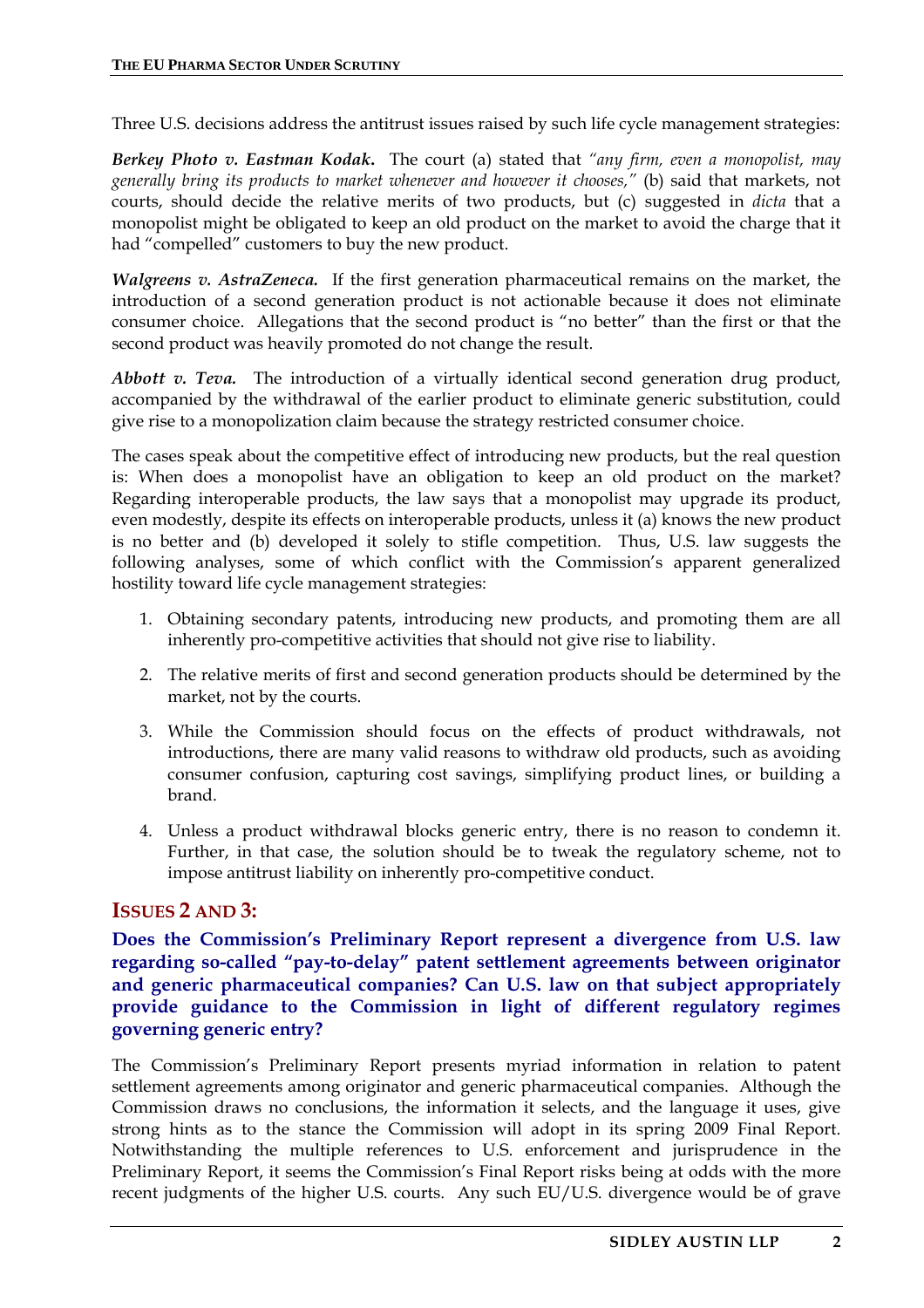concern to the pharmaceutical sector as a whole and to the innovative pharmaceutical sector in particular. A number of points emerge from the Commission's Preliminary Report.

First, the Commission appears to be paving the way for the examination in an antitrust context of the strength of patents at issue in settlement agreements. The Commission Task Force has been at pains to deny this but it is difficult to see any other interpretation for the statistics presented on generic companies' success rates in patent suits and the comparison of originator and generic companies' motivations in agreeing to settle disputes. Detailed assessment of the strength of a patent-in-suit risks undermining the effect of patent approval and risks rendering originators exposed to multiple antitrust challenges when looking to settle litigation with generic rivals.

If the Commission were to insist on an examination in an antitrust context of the strength of patents in settlement cases, this would constitute a significant divergence from the recent jurisprudence of the U.S. Courts. While the DOJ has advocated some limited form of *ex ante*  assessment of the strength of patents-in-suit in assessing whether settlement agreements violate U.S. antitrust rules, the higher U.S. Courts, including the Court of Appeals for the Federal Circuit in *Ciprofloxacin*, have taken a more rigorous approach, pointing out that approved patents must be presumed valid unless proven otherwise.

Second, the starting point for the Commission's antitrust analysis seems to be that agreements involving "reverse payments" are inherently suspect from an antitrust perspective. The Preliminary Report states that: "The clearest limitation of generic entry is when the settlement *agreement contains a clause explicitly stating that the generic company recognises the validity of the originator company's patent(s) and refrains from entering the market until the patent(s) have expired."*  (Emphasis added.) There is good reason to disagree with this analysis. Where a generic accepts as valid an originator's patent, there is no "limitation" of that generic's entry unless it is assumed that the patent-in-suit is in fact invalid.

Given that approved patents are to be presumed valid, the better view would be that articulated by the U.S. Courts in cases such as *Ciprofloxacin*, namely, that an agreement preventing generic entry only within the *"exclusionary zone"* of the patent-in-suit is not restrictive of competition. Agreements might be restrictive of competition if they create "bottlenecks" to challenges from other generics, or go beyond the term or scope of the patent-in-suit but, absent such effects, there should be no restriction of competition. Again, any assumption on the part of the Commission that "reverse payments" are inherently suspect would risk creating significant divergence between EU enforcement and U.S. jurisprudence.

Third, the Commission appears to have been influenced in the preparation of its Preliminary Report more by the U.S. antitrust enforcement agencies than by the higher U.S. Courts. Given the current divergence between the leading judgments of the higher U.S. Courts and the FTC in particular, if the Commission were to adopt wholesale the views of the FTC, it would risk creating further divergence between EU enforcement and U.S. jurisprudence.

That the Commission appears to be siding with the FTC emerges in part from the approach taken in the sections of the Preliminary Report covering patent settlement agreements. The Commission deals in much greater detail with the views of the FTC (and the DOJ) than with the jurisprudence of the U.S. Courts and even chooses to title the relevant section of the Report *"Enforcement Practice in the USA – In Particular by the FTC"*. Given that the FTC's enforcement is subject to review by the higher U.S. Courts and given that the latter have overruled the FTC in recent cases in relation to patent settlement agreements, the Commission's reliance on the FTC's approach creates a clear risk of a more generalized divergence among enforcers and the courts in this area.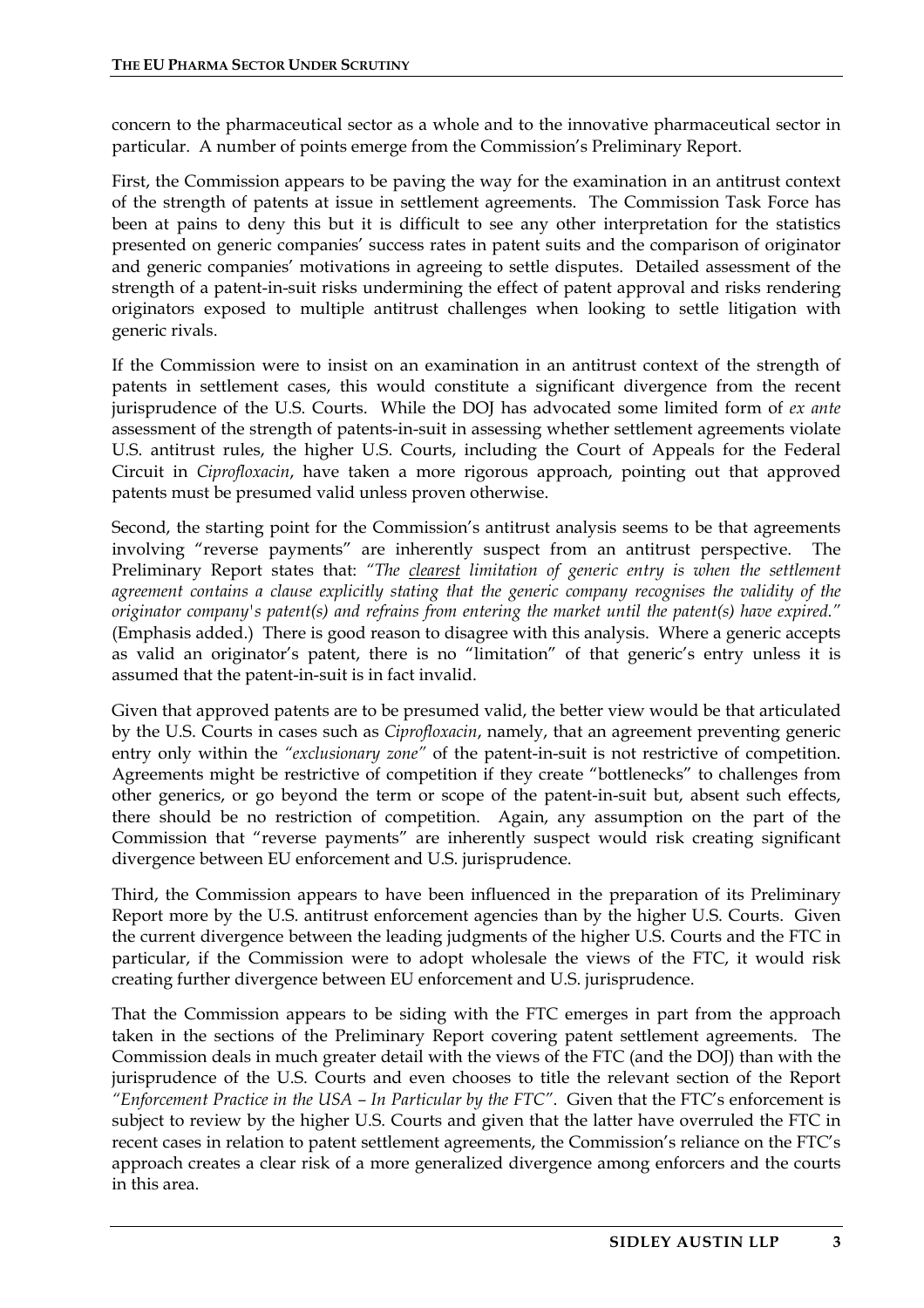Stepping back, however, is it useful or appropriate for the Commission to look to U.S. law for guidance in this area? The Commission suggests that elements of the U.S. jurisprudence in this area are influenced by, or specific to, the Hatch-Waxman Act regime. The references to "bottlenecks" to challenges from other generics may be one such example. However, the arguments for seeking U.S. guidance in this area seem more persuasive. The exact same issues have been the subject of significant agency enforcement and much litigation before the U.S. Courts. There is a great deal of U.S. learning not only on the workings of patent settlement agreements themselves but also on the overall balance between antitrust enforcement and the respect of the patent system.

Two particular findings of the U.S. Courts seem capable of providing particularly clear guidance to stakeholders and to enforcement agencies on both sides of the Atlantic: (i) the refusal to examine in an antitrust context the strength of the patent-in-suit; and (ii) the presumption that, absent restrictions going beyond the exclusionary scope of the patent, there is no restriction of competition. It remains to be seen, however, to what extent the Commission adopts these, and other, U.S. approaches in its Final Report.

# **ISSUE 4:**

## **Does the Commission's Preliminary Report suggest hostility, or an attempt to displace, traditional intellectual property principles?**

To give the Commission's Preliminary Report credit, it notes the consensus among the Commission, originators and generic companies that a Community Patent and a Community Patent Judiciary would already solve many of the current problems.

The Report's hostility to traditional intellectual property principles appears in its assessment of originator patenting strategies, and in particular: patent clustering, described as a tool for delaying generic entry; and defensive patenting, described as mainly aimed at limiting innovation by other originators. But the Commission's comments on those strategies must be seen in light of the longstanding principle that EU competition law cannot call into question the existence of patents but can apply to limit their exercise.

The Report does not indicate the Commission's future intentions regarding patent clustering and defensive patenting, but there are two fundamental possibilities. First, it may try to prohibit them from the outset. Using EU competition law for this purpose would call into question the patents' existence, which in principle the Commission cannot do without modifying the balance between competition law and patent law and challenging a fundamental tenet of EU law. Second, and more likely, the Commission may try to penalize originators when they exercise their patent rights. If the exercise of patent rights results in an agreement (licensing, settlement) or concerted practice that deters or limits generic entry (patent clustering) or innovation (defensive patenting), Article 81 EC could apply. In contrast, if there is no agreement or concerted practice, Article 82 EC could apply to the unilateral exercise of patent rights, but only if the originator occupies a dominant position in a relevant antitrust market. However, the mere fact of having patents does not give rise to a dominant position. It has to result from the particular structure and dynamics of the relevant antitrust market and the relative positions of the originator, its competitors and customers in that market.

The Commission also appears to target patent litigation strategies. Some indication of the Commission's possible approach in this regard can be found in a prior case in which the Commission rejected a complaint accusing Belgium's dominant telephone services provider of abusing its dominant position by bringing a lawsuit against a contractual partner. In upholding the Commission's rejection of the complaint, the European Court of First Instance stressed that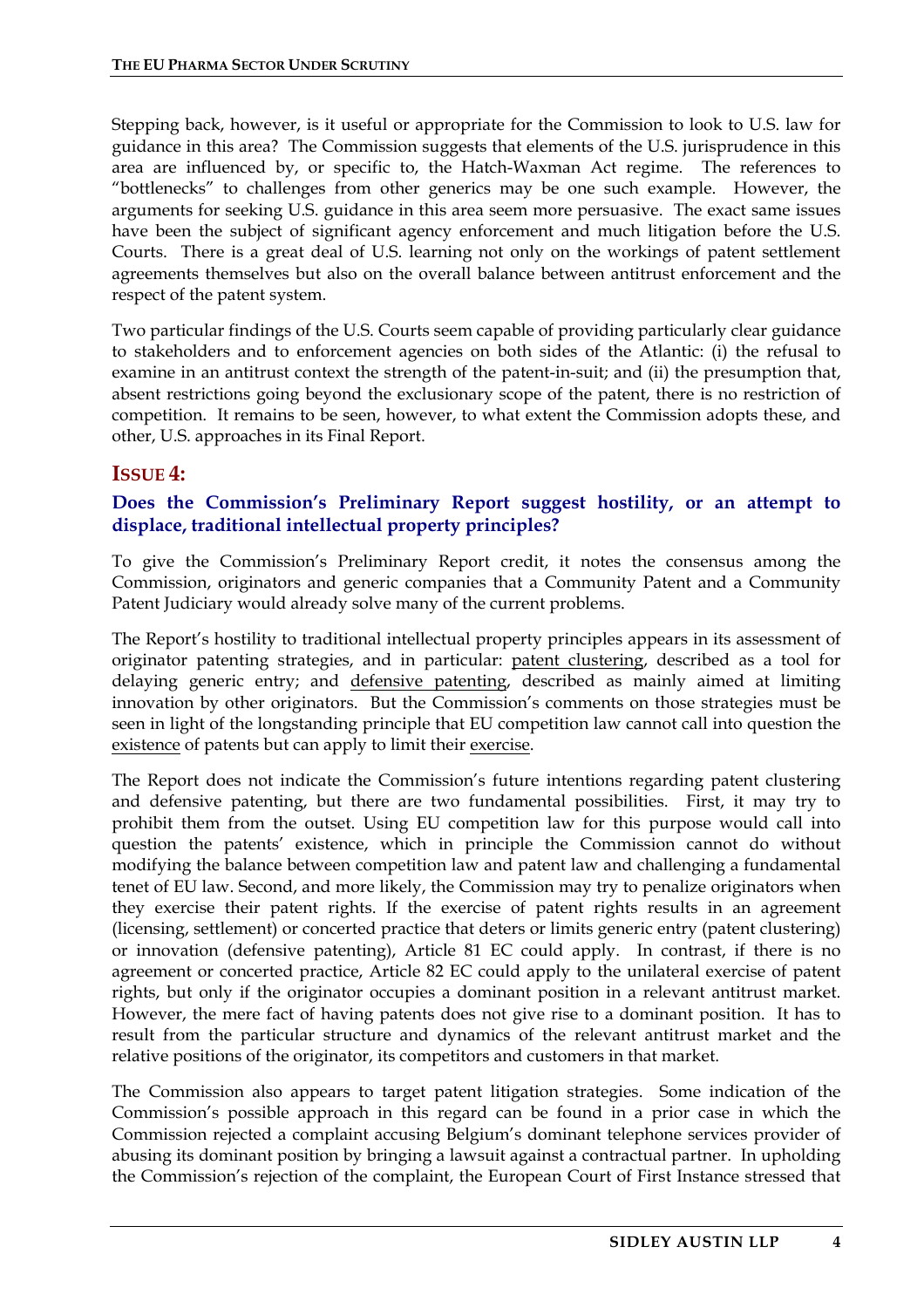the ability to assert rights through the courts is the expression of a general principle of law and can amount to an abuse only in "wholly exceptional circumstances".

The test applied by the Commission, and implicitly upheld by the Court, was that a dominant company's bringing a lawsuit could exceptionally amount to an abuse violating Article 82 EC if it is: (i) frivolous (not reasonably an attempt to establish the dominant company's rights); (ii) vexatious (can only serve to harass the opponent); and (iii) exclusionary (part of a plan whose goal is to eliminate competition).

The foregoing test seems consistent with U.S. case-law on the circumstances in which starting litigation may violate Sherman Act § 2: the lawsuit would have to be "objectively baseless" and the fact of the lawsuit would have to create a deterrent to entry.

In principle, a requirement on a competent agency to find that litigation is frivolous should present a high threshold. Oftentimes, it would appear to hinge on the validity of the patents in question. If a patent office has granted the patents, there should in principle be a presumption of validity and any action to enforce or defend presumptively valid patents should not readily be deemed frivolous by an antitrust agency. However, the emphasis in the Preliminary Report on the relative weakness of many secondary patents may suggest that the Commission considers itself, and the EU's national competition authorities, competent to assess the relative strength or weakness of the patents-in-suit, when investigating whether a lawsuit is frivolous in the context of Article 82 EC. Naturally, this would be a concerning development for originators whose business models depend in large part on the effective protection of their intellectual property.

## **ISSUE 5:**

#### **Are there tensions between the Commission's suspicions regarding collaboration between drug companies and the perception in the pharmaceutical industry of greater market risk?**

The Commission's Preliminary Report is not only suspicious of patent settlement agreements between originators and generic companies; it also expresses suspicion of agreements for the launch of an originator's 'authorized generic' before the originator loses exclusivity on its patented product. The report gives a very strong hint (¶ 683) that the Commission thinks those agreements have the purpose and effect of delaying generic market entry. According to the Report, an originator has no incentive to share its profits with another company during the exclusivity period. The Report seems to suggest that an authorized generic agreement only makes sense if the originator learns about another generic company's imminent market entry and cannot hold it at bay, for example because it cannot fully enforce its patent rights.

In the U.S., there is an apparent divergence in the views of the DOJ and the FTC on authorized generic agreements. The DOJ generally sees no anti-competitive effects and sees, instead, the potential for pro-competitive effects. In contrast, the FTC is suspicious, as it thinks such agreements may reduce the incentive for other generic companies to be the first to file for an Abbreviated New Drug Application (ANDA) and obtain the 180-day exclusivity period allowed under the Hatch-Waxman Act. As the EU does not provide for such an exclusivity period, however, it would be difficult to "read across" the FTC's apparent reasoning to the EU.

As regards collaboration agreements between originator companies, the Commission found more than 1,450 such agreements. Research and development collaboration accounted for around 10%, and joint R&D is generally likely to be welcomed because of its focus on innovation. The Commission's suspicion seems focused on the other 90%, consisting of